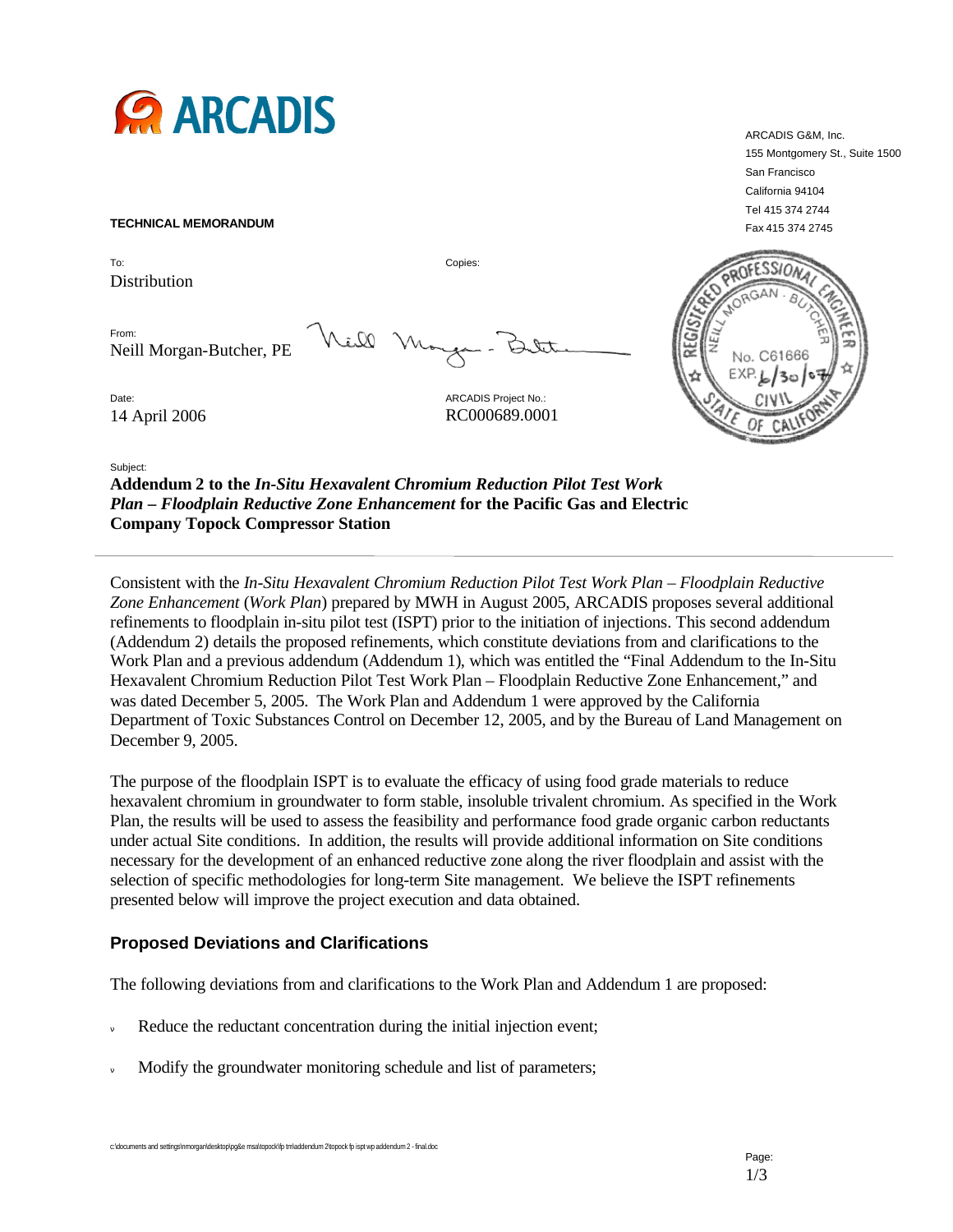# **ARCADIS**

- Clarify the target range of total dissolved solids (TDS) in the reductant solution make-up water, and
- Mix the reductant solution at MW-20 Bench.

These issues are discussed in detail below.

# **Reductant Concentration**

Addendum 1 proposed initially injecting 500 pounds of the reductant lactate into each of the three injection wells (i.e. PTI-1S/M/D). Based on a solution volume of 6,000 gallons per injection well, the concentration of lactate in the injected solution would have been approximately 10,000 milligrams per liter (mg/L). ARCADIS proposes to reduce the concentration of lactate in this initial injection to 50 pounds per well, or equivalently, approximately 1,000 mg/L in the reductant solution.

ARCADIS believes that the lower concentration injection event will be adequate to achieve the primary objective of the test, namely to achieve demonstrable reduction of hexavalent chromium within the floodplain aquifer. As noted in the Work Plan and based on earlier bench-scale testing, 450 mg/L of reductant delivered to the aquifer is considered an upper bound of the dosage required to reduce chromium and potentially provide some longer-term chromium reducing potential within the aquifer matrix. It is hoped that by starting at the lower concentration we will gain greater insight into the appropriate lactate dosing. If the initial injection achieves only partial reduction within the monitored zone, we would expect to follow up with a second, higher concentration injection. We anticipate that data would be available to make the decision about the need for a second injection by approximately Day 90 (Month 3) following the start of the initial injection. The concentrations and types of other constituents in the reductant solution (i.e. yeast extract and tracers) will remain the same as they were proposed in Addendum 1.

## **Groundwater Monitoring Program**

Groundwater monitoring will be conducted to evaluate the effectiveness of the reagent introduction to the aquifer. The Work Plan and Addendum 1 proposed that monitoring wells be sampled both prior to the initial injection event (two baseline events) and on a phased schedule post-injection (daily for the first week, weekly for the first month, and monthly for six months). The groundwater samples will be submitted for analysis for various specified parameters. In order to align the Work Plan and Addendum 1 with the recently issued Waste Discharge Requirements associated with the ISPT injections (Order No. R7-2006-0008), it is proposed that the post-injection monitoring program be modified slightly.

Table 1 presents the proposed monitoring schedule for the tracer test parameters and primary and secondary "baseline" parameters. The main change from Addendum 1 is the addition of secondary baseline parameters (calcium, magnesium, arsenic, potassium, sodium, carbonate/bicarbonate alkalinity, chloride, phosphorus and sulfide) during the following events: Day 3, Week 1, and Months 1, 2, 4, and 5. In addition, total organic carbon is treated as a tracer test parameter and will be analyzed at an increased frequency. Furthermore, if a second injection is to be performed, the monitoring schedule will be reevaluated to assess appropriate changes to obtain the most useful ISPT data.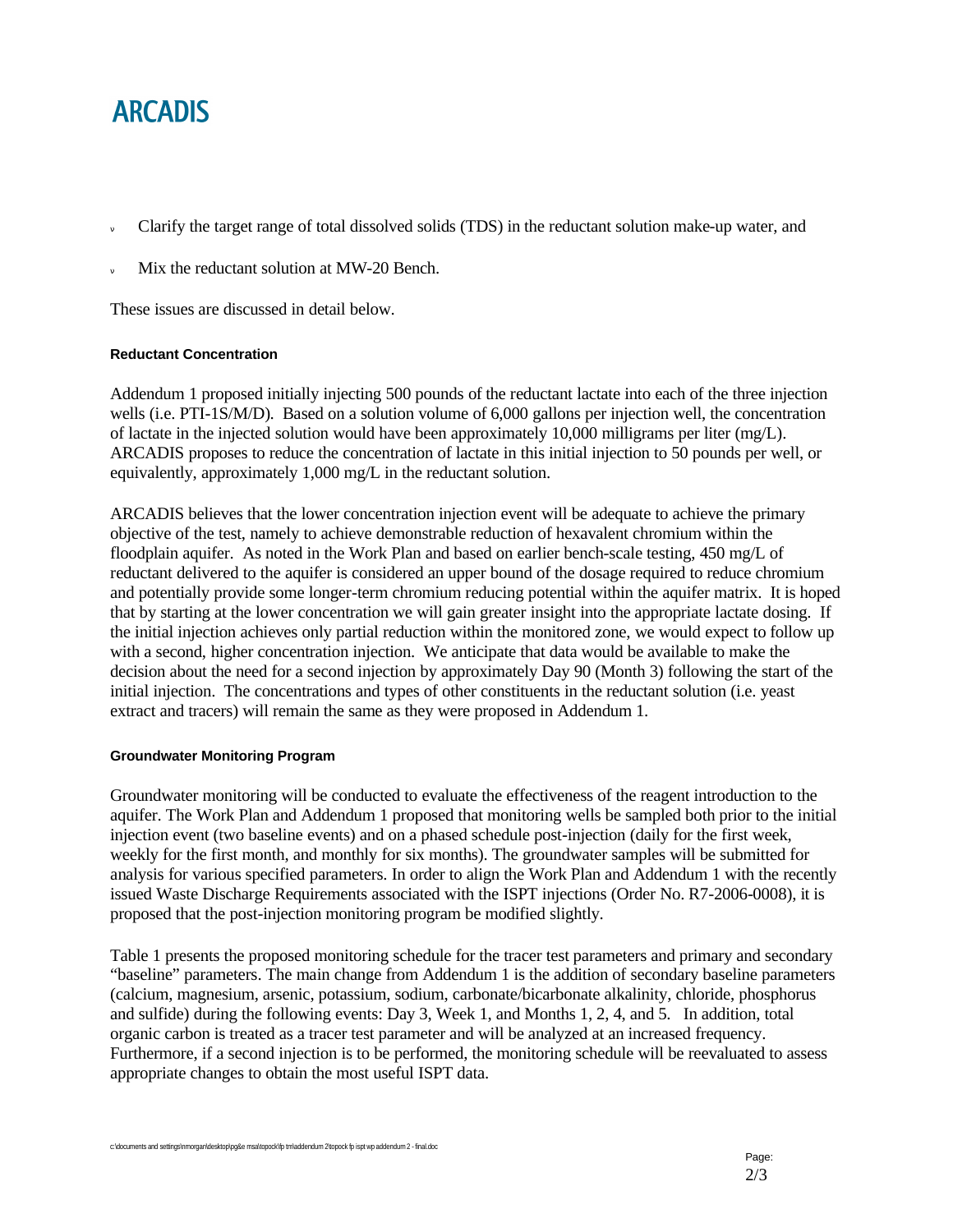# **ARCADIS**

### **Reductant Solution Make-up Water**

The Work Plan discussed the use of treated groundwater from Interim Measure 3 (IM-3) for make-up water (i.e. dilution water) for the reductant solution. In addition, the Waste Discharge Requirements issued by the California Regional Water Quality Control Board require that the injections utilize treated water from the IM-3 plant. While the TDS of IM-3 effluent water is currently approximately 4,000 mg/L, neither the Work Plan nor Addendum 1 specified the target TDS of this make-up water. ARCADIS proposes to aim to use effluent water with a lower TDS (approximately 2,000 mg/L). With the addition of tracers and lactate, the final TDS of the water to be injected would be approximately 3,000 to 5,000 mg/L, which will be less than the TDS generally observed in each portion of the aquifer, but not so low that we would expect density differences to be a significant influence on groundwater flow.

### **Reductant Solution Mixing**

As noted in Section 4.2 of the approved Work Plan, the reductant solution was to be conveyed to the injection wells from transportable containers (i.e., non-permanent tanks). The Work Plan did not specify exactly where the tank(s) were to be staged, but the tanks would best be staged as near as practicable to the injection wells (i.e., the MW-20 bench). The Work Plan did specify that these tanks were to be used for the mixing of the reductant solutions. Addendum 1 amended the Work Plan by proposing to mix the reagent solutions at the Topock Compressor Station and transporting the solutions to the Site in three tanker truck trips (one for each injection well).

To simplify operations, we now propose to follow an approach similar to the approved Work Plan, rather than Addendum 1. The treated water would be trucked from the treatment plant to the MW-20 bench. The mixing approach will make use of an existing 18,000-gallon tank for water storage and one transportable 6,000-gallon tank for reagent solution mixing and delivery via double-contained hoses to the injection wells. The overall impact at the Site would be reduced as a result of this change because truck trips to fill up the 18,000-gallon tank will be scheduled to minimize disruptions to other activities, and trips from the IM-3 treatment plant to the Compressor Station and back to the MW-20 Bench would be eliminated. Based on this arrangement, a 5000-gallon tanker truck will be used to deliver the treated water from the IM-3 treatment plant to the MW-20 Bench in a total of four trips. It should be noted that although double containment will be provided for the reductant solution containers and hoses, the solution is non-toxic and either readily degradable in the environment or naturally occurring. The transportable tank would be located within the existing containment on the MW-20 Bench for approximately three days.

This proposed transport and mixing approach is fully consistent with the procedure discussed in the approved Work Plan and will lead to fewer visual and traffic impacts than what was proposed in Addendum 1. Under the approach in Addendum 1, more trucking would have been required, as noted above. In addition, either a transportable tank would still have been required in the vicinity of the injection well (i.e., somewhere on the MW-20 Bench), or the tanker truck delivering the reductant solution would have to remain on the MW-20 Bench within a spill containment area during the entire injection process (expected to last two days).